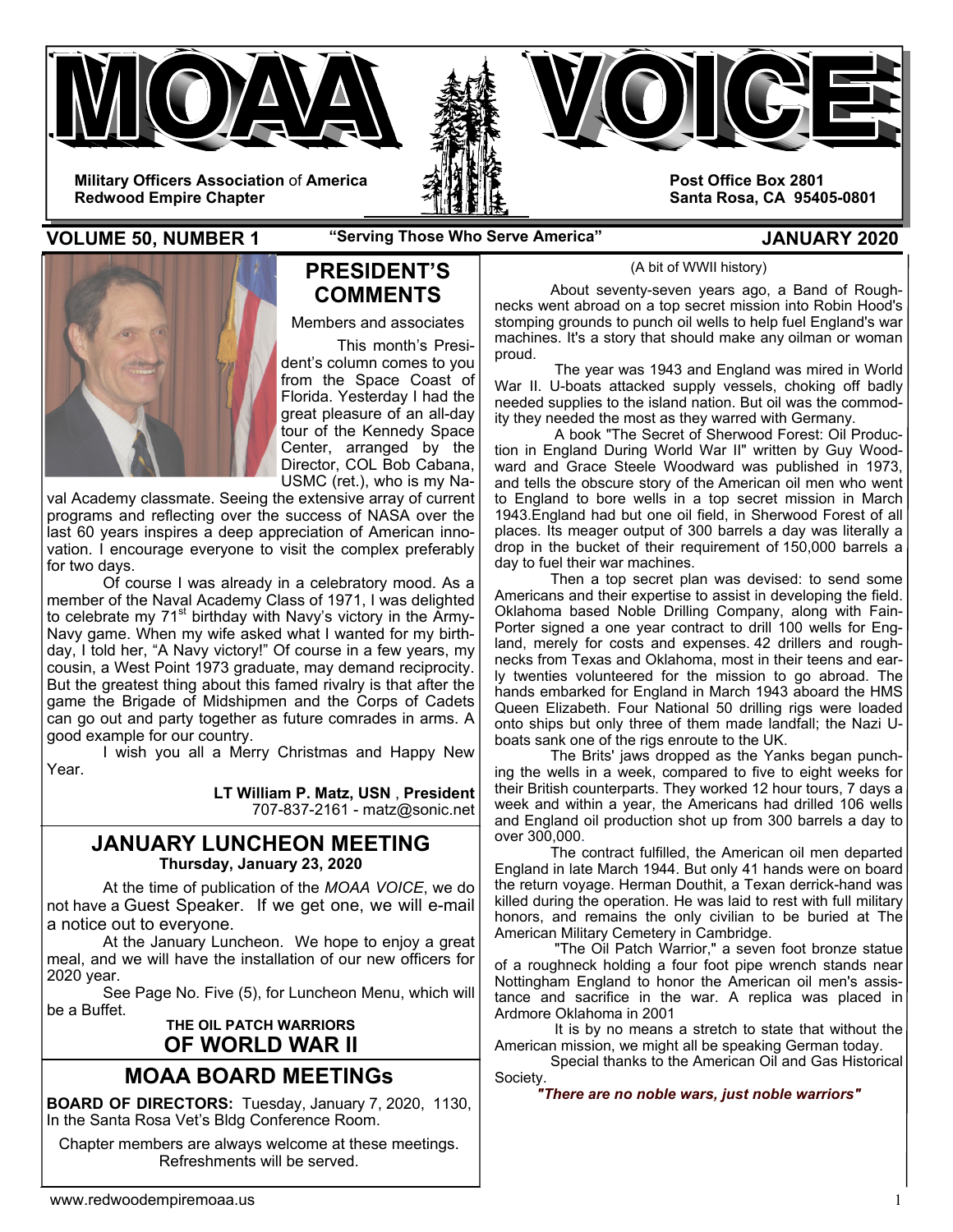## **DUES NOTICE**

All regular members should have received your dues notice by the time you get this bulletin by mail. The notices were sent First Class mail, with an envelope that could be used to return your payment of dues.

#### From By-Laws: **Article VII, Section B.**

Annual dues shall become due and payable on January 1st. Members who fail to renew their membership by that date shall be reminded of their overdue status and, if payment is not made by March 1st, shall be dropped from the rolls. Membership may be reinstated upon payment of current dues.

 Notices were sent only to members who need to renew their dues for 2020. There are still a few members who have not renewed their dues for 2019 as of the publication of this bulletin.

**NOTE:** Members should not pay Wives Club dues unless their wife is a member of the Wives Club. Every year your Treasurer receives additional payment for wives and then passes on payment to Judith Fleshman for the payment of dues for about 5 or 6 women who are not Wives Club members. She then has to call and inform them, or send checks back to the member that has paid his wives dues in error.

**Please note members dues are \$25.00 a year.** 

**Wives dues are \$25.00, ONLY if they belong to the Wives Club** 

## **SCHOLARSHIP APPLICATIONS**

 The application period for COL William G. Brey Scholarships will open on January 1, 2020, and will



close on March 15, 2020. Closing date is firm. Those eligible to apply for scholarship assistance are children, wards, and lineal descendants (including grandchildren, greatgrandchildren, and great-great-grandchildren, natural or adopted) of living or deceased officer, warrant officer, or auxiliary members of the Chapter. Scholarship eligibility is limited to

those pursuing undergraduate academic and professional certificate programs. Applications will not be accepted for support of graduate studies.

Our experience is that it can take some time for prospective applicants to gather all the required supporting documentation, then prepare and submit the completed application before the cutoff date. We therefore recommend that Chapter members advise eligible family members of scholarship availability and contact information early enough to give them sufficient reaction time.

 Application forms are available. They may be obtained by writing to:

 **Secretary, Redwood Empire Chapter, MOAA** P. O. Box 2801

Santa Rosa, CA 95405-0801

or by directly contacting Scholarship Committee Chairman: **Lee P. Hoskins**

P. O. Box 2801

 Santa Rosa, CA 95405-0801 – Phone: (707)328- 2316

or e-mail: leehoskins@live.com

 Lee will provide them immediately to all interested parties by fastest means available.

The COL William G. Brey Scholarship Committee.



**COMING SOON!!!! THE COL BREY SCHOLARSHIP AND MERIT AWARDS HAVE BEEN REVISED TO REFLECT GRADES, MERIT, ANDHUMANITY!!! OPEN TO:** 

High school seniors or High school graduates

• to pursue a college degree

•to enroll in a professional training program such as fire prevention, electrician, police protection, auto mechanics, culinary school, or comparable training programs.

•college undergraduates

•previous applicants of the Brey Scholarship The Brey Scholarship is limited to a maximum of **two** awarded scholarships per applicant.

Watch the January 2020 *"MOAA VOICE"* for application details!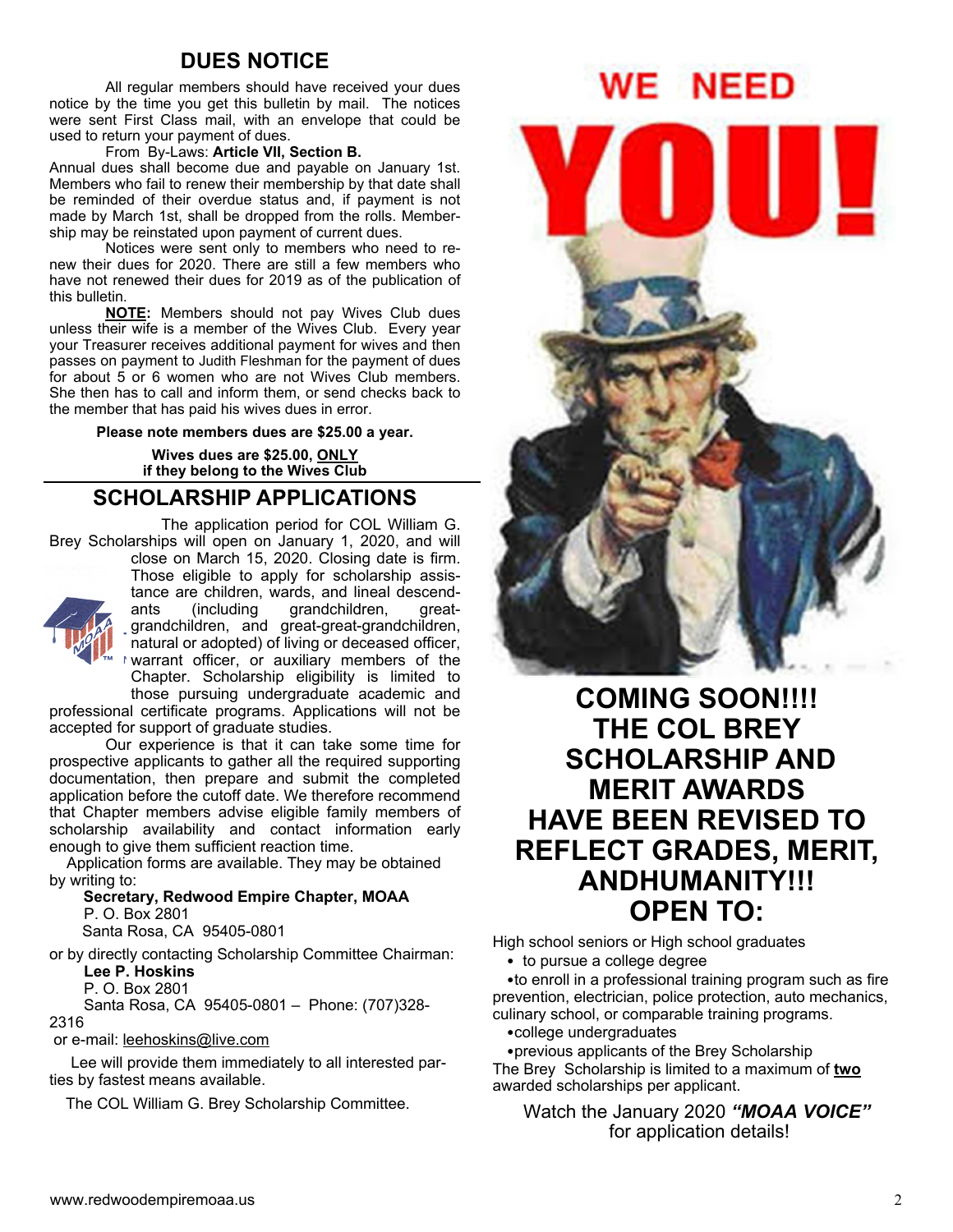# **Legislative Affairs – January 2020**

**First,** as we start 2020, I want to wish everyone a very Happy New Year with good health and peace and harmony for all.

**Secondly,** while watching the beautiful tribute to Pete Peterka, I was moved by the solemn folding of our flag remembering the meaning of each fold. Although many of us know this, perhaps it is worthwhile to re-publish these meanings which have been adapted from the U.S. Air Force Academy Flag Folding Ceremony. While there are other meanings out there, it is felt that the following meanings are the most appropriate for such occasions as funerals or retirements:

The first fold of our flag is a symbol of life.

**The second fold** is a symbol of our belief in the eternal life.

**The third fold** is made in honor and remembrance of the veteran departing our ranks who gave a portion of life for the defense of our country to attain a peace throughout the world.

**The fourth fold** represents our weaker nature, for as American citizens trusting in God, it is to Him we turn in times of peace as well as in times of war for His divine guidance.

**The fifth fold** is a tribute to our country, for in the words of Stephen Decatur, "Our country, in dealing with other countries, may she always be right; but it is still our country, right or wrong."

**The sixth fold** is for where our hearts lie. It is with our heart that we pledge allegiance to the flag of the United States of America, and to the republic for which it stands, one nation, under God, indivisible, with liberty and justice for all.

**The seventh fold** is a tribute to our Armed Forces, for it is through the Armed Forces that we protect our country and our flag against all her enemies, whether they be found within or without the boundaries of our republic.

**The eighth fold** is a tribute to the one who entered in to the valley of the shadow of death, that we might see the light of day, and to honor mother, for whom it flies on mother's day.

**The ninth fold** is a tribute to womanhood; for it has been through their faith, love, loyalty and devotion that the character of the men and women who have made this country great have been molded.

**The tenth fold** is a tribute to father, for he, too, has given his sons and daughters for the defense of our country since they were first born.

**The eleventh fold**, in the eyes of a Hebrew citizen, represents the lower portion of the seal of King David and King Solomon, and glorifies, in their eyes, the God of Abraham, Isaac, and Jacob.

**The twelfth fold,** in the eyes of a Christian citizen, represents an emblem of eternity and

**The thirteenth fold**, when the flag is completely folded, the stars are uppermost, reminding us of our national motto, "In God we Trust."

While there may be a discussion regarding the meanings of some of the folds not being "politically correct," "snopes' indicates the above as being the most customary, therefore, should prevail.

# **LEGISLATION:**

#### **Federal:**

2020 Defense Spending Bill. This long process seems to have a happy end as best as could be done. Apparently, the "fat lady has sung" and the bill should be signed by the time you get the MOAA Voice.

Significant bills which have passed are:

Protect Military Medicine

End the Widow's Tax (The House bill provides for this; the Senate bill has 75 supporters – we have never been so close to winning)

Don't Raise TRICARE fees

Support Pay Raise for AD Military

Protect Military Families in Base Contract Housing This success is a direct results of your "grass roots" work. The Widow's Tax victory comes after nearly four decades of pushing. Congratulations to all!

 What did not pass was for "Full Concurrent Receipt for Disabled Military Veterans" which will be addressed again in the future.

#### **State:**

Watch out for new taxes this coming year. Remember that some of the gas tax revenue is going for other items.

#### **Vern McNamee, Legislative Chair**

### **JANUARY 2020 LEGISLATIVE UPDATE ADDENDUM**

 Here is what's known about the plan outlined in the FY 2020 National Defense Authorization Act (NDAA) to end the Survivor Benefit Plan-Dependency and Indemnity Compensation offset. However, even though the "Fat Lady has sung", there are a few caveats which have been transcribed from MOAA's weekly newsletter dated 19 December as follows:

 **1. The logistics.** The phased-in approach to repeal is really a three-year rollout with a delayed start. No changes will be made to the benefit in calendar year 2020, but the offset will be reduced partially over 2021 and 2022, with full elimination starting on Jan. 1, 2023.

 **2. The limitations.** The benefit will not be extended retroactively. The bill states specifically that "no benefits may be paid to any person for any period before the effective date provided … by reasons made of the amendments made" by the NDAA.

 **3. The "pay-for."** We confirmed with staff leadership on the House Armed Services Committee that no benefits have been or will be reduced to pay **for this repeal.** 

 **4. The fine print.** The NDAA section addressing the repeal also removes the option for an eligible surviving military spouse to establish an annuity in the name of a dependent child instead of their own. This change would take effect Jan. 1, 2023. Spouses who've elected to transfer their annuity payment to a child (or children) will have their eligibility for the benefit restored on Dec. 31, 2022, "whether or not payment to such child subsequently was terminated due to loss of dependent status or death," per the legislation.

 Previously, survivors were coerced to transfer their survivor benefits to their children in order to receive both benefits. Those benefits expired whenever the dependent reached the age of majority. But a change in the 2017 tax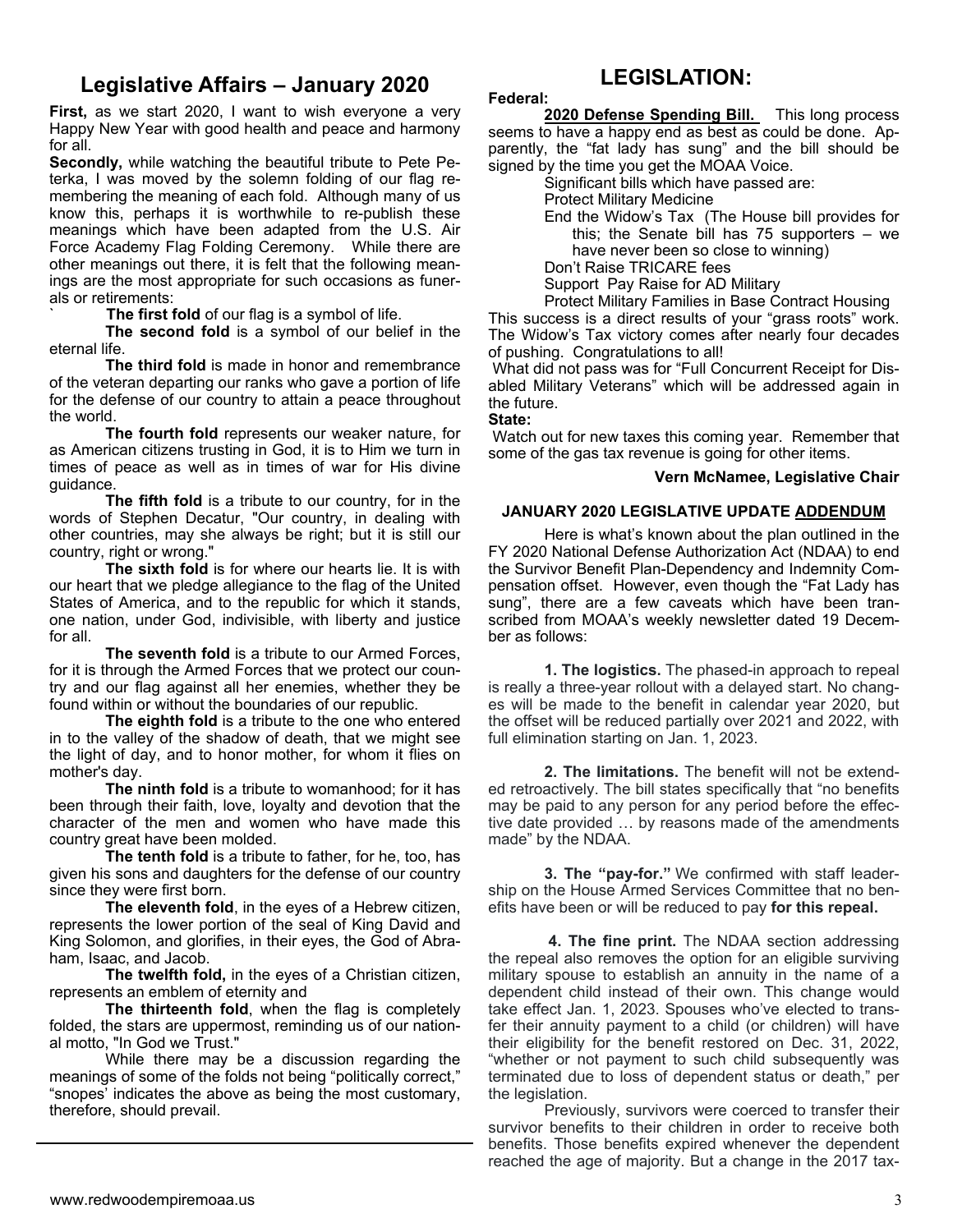bill dramatically increased the rate those benefits were taxed at. By repealing the child option, survivors both avoid what's been termed the "kiddie tax" and receive the full benefits they deserve. However, the current dilemma of this egregious tax remains a challenge, and MOAA is actively pursuing a resolution.

 **5. What's next.** MOAA stands ready to ensure the government rights this wrong. As the full details of the repeal take shape, our legislative and benefits experts will continue to ensure all who've waited far too long to receive this benefit will get what's been promised.

 While this is a major legislative victory, we should not spend or obligate the money until it's deposited in the bank. Eternal vigilance is the price we pay to live in an "organized" society remembering that things, attitudes and administrations change. My advice is to keep informed and ask questions as you would like. My telephone is always on.

Vern McNamee,Legislative Chair



# **Colonel Louis "Pete" Peterka**

 Colonel Louis "Pete" Peterka completed his final tour of duty on December 5, 2019. Pete enlisted in the U.S. Marines in July 1942 at the age of 16. Served in the Marines until 1949, with 33 months in the South Pacific Theater, and achieved the rank of Staff Sergeant. In 1949, Pete transferred to the U.S. Army and in 1950 was assigned to Officer Candidate School at Fort Riley Kansas, and commissioned as a Second Lieutenant in January 1951. Pete was assigned to the 82d Airborne Division, at Fort Bragg, North Carolina, and graduated from Jump School at Fort Benning, Georgia in July 1951. Pete served as a Company Commander in the 47th Infantry Regiment, 9th Infantry Division, in Germany in 1954 and 1955.

 Pete was next assigned to the 1st Cavalry Division in Korea as Battalion Executive Officer. In 1957, he was assigned to the Airborne Research and Engineering Command at Yuma Proving Ground in Arizona, as Project Officer in the HALO (High Altitude – Low Opening) Program. In September 1967, he was then assigned to the 101st Airborne Division, Fort Campbell, Kentucky. Pete was then deployed with the division to Vietnam in October 1967 as the Army Chief of Staff G-4. During the TET Offensive (January – February 1968) the Division was in Bien Hoa, with brigades in Phoc Vinh, Chu Chi and Na Trang. Immediately following TET, the Division was redeployed to I Corps, in the Hue-Phu Bi area. In the Ashau Valley operation, Col Peterka received the Distinguished Flying Cross, Air Medal with "V" device, and Bronze Star Medal with "V" device. Upon returning to the U.S., Col Peterka was awarded the Legion of Merit, a second Bronze Star Medal and the Vietnamese Cross of Gallantry with Silver Star for service in RVN (Republic of Viet Nam). In 1970, Col Peterka deployed to Southeast Asia for a second tour, this time to the Kingdom of Laos, as Senior Airborne Advisor. The Laotian Armies were heavily engaged against the North Vietnamese and Chinese Armies in the Plain of Jars and other areas in Northern Laos

 Colonel Peterka retired from the U.S. Army in 1974 after over 31 years of active service, and settled in Santa Rosa, with his wife, Alice Peterka. After retirement from the military, Pete served as the Sheriff's Search and Rescue Coordinator for seven years and the Sonoma County Director of Emergency Services for ten years, until his retirement from that position in 1987. Pete established an Emergency Management Consulting Firm, which despite efforts to cease work, continued to be active for ten years.

 During his 73 years of marriage to Alice, they enjoyed extensive travel throughout the following destinations, Africa, Alaska, American Samoa, Australia, Austria, Belgium, Bulgaria, Burma, Canada, Cape Horn, China, Croatia, Czech Republic, Denmark, Eastern Europe, England, France, Germany, Greek Islands, Guam, Hong Kong, Hungary, India, Ireland, Japan, Laos, Malta, Mexico, New Zealand, Norway, Nova Scotia, Okinawa, Panama Canal, Puerto Rico, Romania, Russia, Saipan, Scotland, Singapore, South America, Spain, Sweden, Switzerland, Taiwan, Thailand, Tibet, Wales, Western Mediterranean and Western Samoa.

 Pete is survived by his wife, Alice M. Peterka, son Gary Louis Peterka, daughter Gailyn McGrath Cossey (husband Mike K. Cossey), grandson, Trevor A. McGrath (wife Alicia M. McGrath), grandson Mike E. Cossey (wife Stephanie Cossey), and great granddaughter, Nora Valkyrie McGrath. Also survived by son David Welborn (wife Kathy Welborn), granddaughter Kristi and five additional great grandchildren.

 A Celebration of Life was held at Eggen & Lance, 1540 Mendocino Avenue, Santa Rosa, California, on December 14, 2019, at 10:30 a.m. In lieu of flowers, donations may be made to the Sonoma County Search and Rescue, P.O Box 1905, Windsor, California 95492.

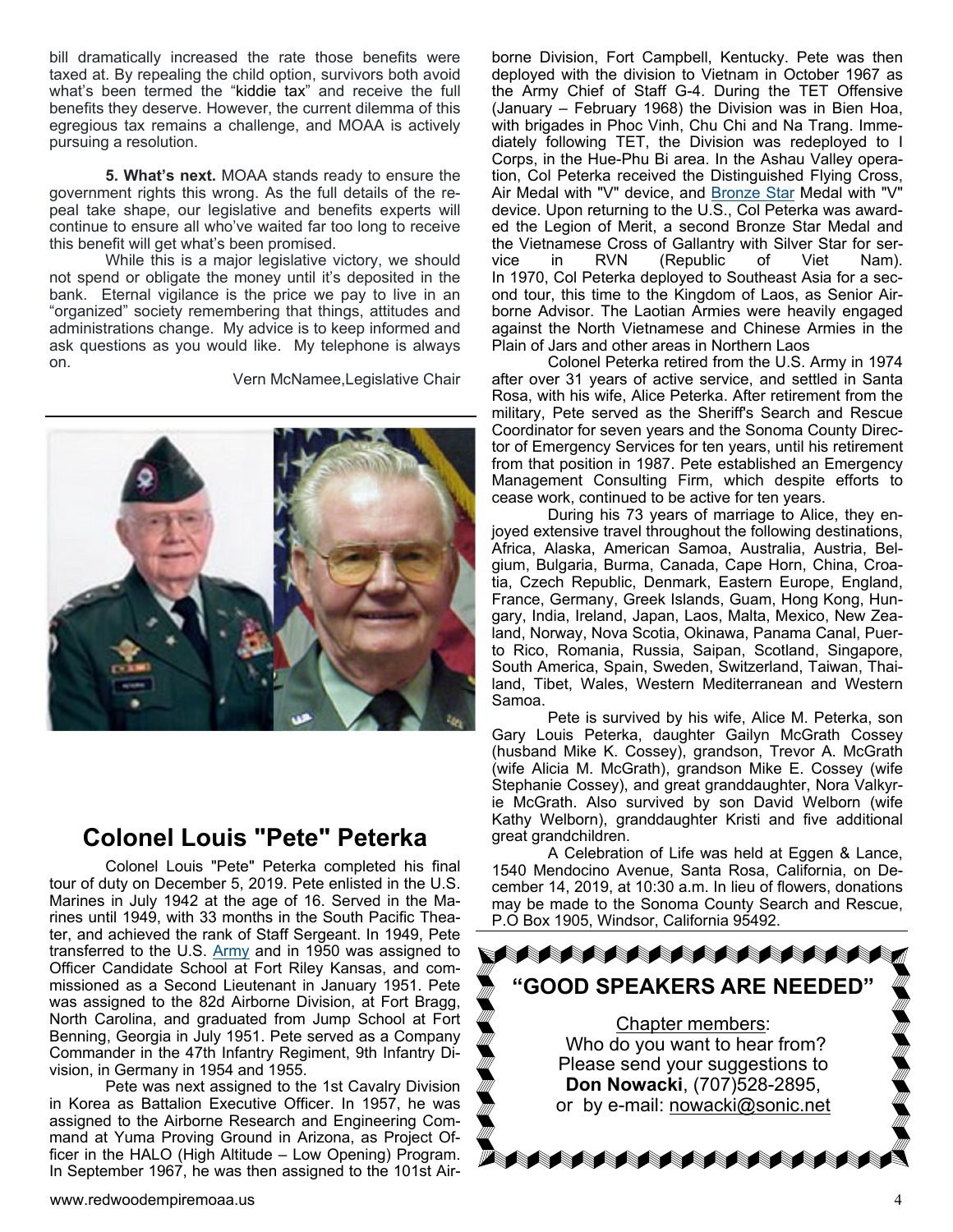|         | (A Sonoma County Main Chapter event; all members are more than welcome)                                                                                                                                                                     |  |  |  |  |
|---------|---------------------------------------------------------------------------------------------------------------------------------------------------------------------------------------------------------------------------------------------|--|--|--|--|
|         | <b>Buffet Luncheon, Thursday January 23, 2020</b><br>Flamingo Resort & Hotel, 2777 4th Street, Santa Rosa<br>Socializing 11:00 to 11:45 am, Meeting starts, Lunch 12:00 noon<br>Cost (including tax and tip) - Price \$27.00                |  |  |  |  |
|         | Salad: Romaine Salad, carrots, cucumbers, olives, cherry tomatoes, Parmesan cheese.<br>Lunch: HERB CRUSTED PORK LOIN, Herbed Yukon Gold Potatoes, Seasonal Vegetables.<br>Fresh Rolls & Butter Coffee, Tea, Decaffeinated Coffee, Iced Tea. |  |  |  |  |
|         |                                                                                                                                                                                                                                             |  |  |  |  |
|         |                                                                                                                                                                                                                                             |  |  |  |  |
|         | Dessert: Chef's Choice Desserts. Coffee service, Tea available upon request and Iced Tea.<br>Enclosed is my check for my advanced reservation____ persons @ \$27.00 each. \$________                                                        |  |  |  |  |
|         |                                                                                                                                                                                                                                             |  |  |  |  |
|         | Note: Pay At Door - Walk-Ins (no reservation or unpaid reservations) is \$30.00 per person.                                                                                                                                                 |  |  |  |  |
|         | Enclosed is \$ for the Col. Brey Scholarship Fund (Fully Tax Deductible)                                                                                                                                                                    |  |  |  |  |
|         | Guest Speaker: None at the time of this publication                                                                                                                                                                                         |  |  |  |  |
|         |                                                                                                                                                                                                                                             |  |  |  |  |
| Guests: |                                                                                                                                                                                                                                             |  |  |  |  |
|         | Make check (s) payable to: MOAA, Redwood Empire Chapter                                                                                                                                                                                     |  |  |  |  |

### **PUB CRAWL**  *"4thPublication"*

# **by Ken Johnson**

I'm not a Brit, but I enjoy a cold beer, especially in the company of good friends. Please join me as I start a new event for all our MOAA members. No agenda, just a place and a time where we can gather and share a beer or two and talk about items of interest to all of us. I'm looking for a place that is easy for all of us to get to, and someplace that's quiet so we can gather in our own little corner and just talk and have time together. I'm setting our next event at the **Toad in The Hole** pub (bar) located at 116 5th Street in Santa Rosa. They have a good selection of beer and a great menu for fish and chips. They have weekly specials on Mondays, so why not start there! We will try again to meet on the first Monday. In January 6th is next. **NOTE: This is not just for the guys, the wives or spouses are more that welcome**. Our time and date for future meetings will be up to the needs of interested members. This is just the start of a fun way to get together and have great times together. I'm open to any input and suggestions, so call me at 408-466-6764.

# **Weird Facts & Trivia**

The Mesopotamians built the first simple irrigation system around 7,000 B.C. The earliest large-scale irrigation system was created around 4,000 B.C. in southern Russia. This system had canals up to 10 feet across and more than a mile long.

- In 1830, it took about 250 to 300 labor hours to produce 100 bushels(5 acres) of wheat. In 1975, it took just 3 3/4 hours.
- The word "farm" is from the Old French ferme, meaning to "rent, lease," and the Latin firmare, "to fix, settle, confirm, strengthen."
- There is an estimated 1,500 different types of tea.
- Britain is the second-largest nation of tea drinkers per capita. Ireland is the first.
- According to legend, tea was discovered in 2737 B.C. by Chinese Emperor Shen-Nung, known as the "Divine Healer." Purportedly, he discovered the beverage when tea leaves accidentally blew into his pot of boiling water.
- Traveling can improve problem solving skills and boost creativity. New sounds, smells, tastes, languages, and sights create new synapses in the brain and promote neuroplasticity.
- The average person in the United Kingdom has visited 10 countries. On average, Germans have been to eight, and the average French person has traveled to five. Only 29% of Americans have even been abroad.
- The busiest airport in the United States is the Hartsfield-Jackson Atlanta International Airport (ATL) in Atlantam Georgia, with over 50 million flights a year.
- Urban legend has it that Boston's difficult-to-navigate streets are paved cow paths. While some streets are paved over cow paths, most of the streets follow the original coastline of Boston Proper before the city expanded over 1,000 acres during the landfill projects in the 19th century, giving them their seemingly strange pattern.

*UPBEAT TIMES, INC. November 2019*